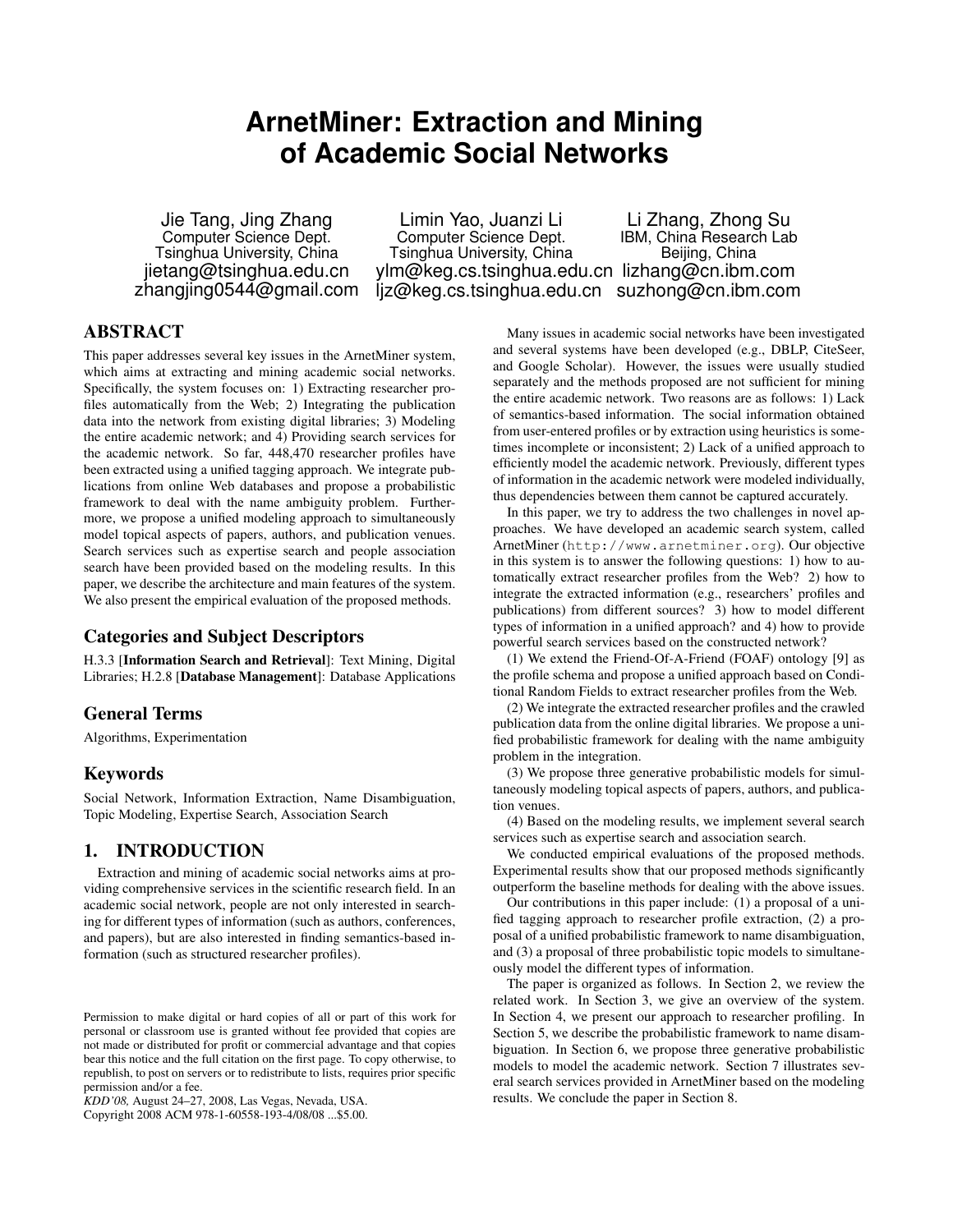# 2. RELATED WORK

## 2.1 Person Profile Extraction

Several research efforts have been made for extracting person profiles. For example, Yu et al. [32] propose a two-stage extraction method for identifying personal information from resumes. The first stage segments a resume into different types of blocks and the second stage extracts the detailed information such as Address and Email from the identified blocks. However, the method formalizes the profile extraction as several separate steps and conducts extraction in a more or less ad-hoc manner.

A few efforts also have been placed on the extraction of contact information from emails or from the Web. For example, Kristjansson et al. [19] have developed an interactive information extraction system to assist the user to populate a contact database from emails. In comparison, profile extraction consists of contact information extraction as well as other different subtasks.

#### 2.2 Name Disambiguation

A number of approaches have been proposed to name disambiguation. For example, Bekkerman and McCallum [6] present two unsupervised methods to distinguish Web pages to different persons with the same name: one is based on the link structure of the Web pages and the other is based on the textural content. However, the methods cannot incorporate the relationships between data.

Han et al. [15] propose an unsupervised learning approach using K-way spectral clustering. Tan et al. [27] propose a method for name disambiguation based on hierarchical clustering. However, this kind of methods cannot capture the relationships either.

Two supervised methods are proposed by Han et al. [14]. For each given name, the methods learn a specific classification model from the training data and use the model to predict whether a new paper is authored by a specific author with the name. However, the methods are user-dependent. It is impractical to train thousands of models for all individuals in a large digital library.

#### 2.3 Topic Modeling

Considerable work has been conducted for investigating topic models or latent semantic structures for text mining. For example, Hofmann [17] proposes the probabilistic latent semantic indexing (pLSI) and applies it to information retrieval (IR).

Blei et al. [8] introduce a three-level Bayesian network, called Latent Dirichlet Allocation (LDA). The basic generative process of LDA closely resembles pLSI except that in pLSI, the topic mixture is conditioned on each document while in LDA, the topic mixture is drawn from a conjugate Dirichlet prior that remains the same for all documents.

Some other work has been conducted for modeling both author interests and document contents together. For example, the Author model [21] is aimed at modeling the author interests with a one-toone correspondence between topics and authors. The Author-Topic model [25] [26] integrates the authorship into the topic model and can find a topic mixture over documents and authors.

Compared with the previous topic modeling work, in this paper, we propose a unified topic model to simultaneously model the topical aspects of different types of information in the academic network.

# 2.4 Academic Search

For academic search, several research issues have been intensively investigated, for example expert finding and association search.

Expert finding is one of the most important issues for mining social networks. For example, both Nie et al. [24] and Balog et al. [4] propose extended language models to address the expert finding problem. From 2005, Text REtrieval Conference (TREC) has provided a platform with the Enterprise Search Track for researchers to empirically assess their methods for expert finding [13].

Association search aims at finding connections between people. For example, the ReferralWeb [18] system helps people search and explore social networks on the Web. Adamic and Adar [1] have investigated the problem of association search in email networks. However, existing work mainly focuses on how to find connections between people and ignores how to rank the found associations.

In addition, a few systems have been developed for academic search such as, scholar.google.com, libra.msra.cn, citeseer.ist.psu, and Rexa.info. Though much work has been performed, to the best of our knowledge, the issues we focus on in this work (i.e., profile extraction, name disambiguation, and academic network modeling) have not been sufficiently investigated. Our system addresses all these problems holistically.

#### 3. OVERVIEW OF ARNETMINER

Figure 1 shows the architecture of our ArnetMiner system. The system mainly consists of five main components:

- 1. *Extraction*: it focuses on extracting researcher profiles from the Web automatically. It first collects and identifies one's homepage from the Web, then uses a unified approach to extract the profile properties from the identified document. It extracts publications from online digital libraries using rules.
- 2. *Integration*: it integrates the extracted researchers' profiles and the extracted publications by using the researcher name as the identifier. A probabilistic framework has been proposed to deal with the name ambiguity problem in the integration. The integrated data is stored into a researcher network knowledge base (RNKB).
- 3. *Storage and Access*: it provides storage and index for the extracted/integrated data in the RNKB. Specifically, for storage it employs MySQL and for index, it employs the inverted file indexing method [3].
- 4. *Modeling*: it utilizes a generative probabilistic model to simultaneously model different types of information. It estimates a topic distribution for each type of information.
- 5. *Search Services*: based on the modeling results, it provides several search services: expertise search and association search. It also provides other services, e.g., author interest finding and academic suggestion (such as paper suggestion and citation suggestion).

It is challenging in many ways to implement these components. First, the previous extraction work has been usually conducted on a specific data set. It is not immediately clear whether such methods can be directly adapted to the global Web. Secondly, it is unclear how to deal with the disambiguation problem by making full use of the extracted information. For example, how to use the relationships between publications. Thirdly, there is no existing model that can simultaneously model the different types of information in the academic network. Finally, different strategies for modeling the academic network have different behaviors. It is necessary to study how different they are and which one would be the best for academic search.

Based on these considerations, for profile extraction, name disambiguation, and modeling, we propose new approaches to overcome the drawbacks that exist in the traditional methods. For storage and access, we utilize the classical methods, because these issues have been intensively investigated and the existing methods can result in good performance in our system.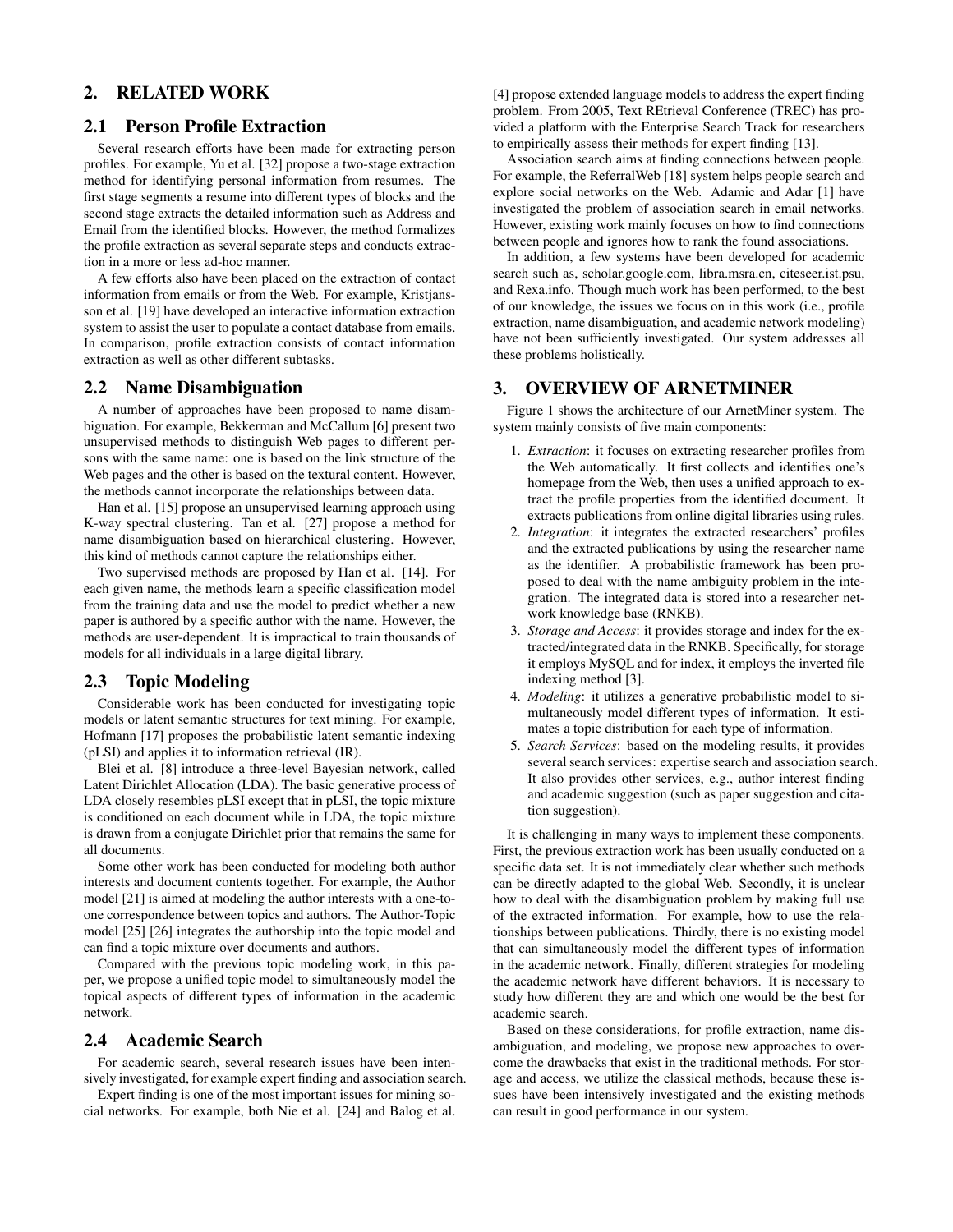

Figure 1: Architecture of ArnetMiner.

# 4. RESEARCHER PROFILE EXTRACTION

#### 4.1 Problem Definition

Profile extraction is the process of extacting the value of each property in a person profile. We define the schema of the researcher profile (as shown in Figure 2) by extending the FOAF ontology [9].

We perform a statistical study on randomly selected 1,000 researchers from ArnetMiner and find that it is non-trivial to perform profile extraction from the Web. We observed that 85.62% of the researchers are faculty members from universities and 14.38% are from company research centers. For researchers from the same company, they may share a template-based homepage. However, different companies have different templates. For researchers from universities, the layout and the content of their homepages vary largely. We have also found that 71.88% of the 1, 000 Web pages are researchers' homepages and the rest are pages introducing the researchers. Characteristics of the two types of pages significantly differ from each other.

We also analyze the content of the Web pages and find that about 40% of the profile properties are presented in tables/lists and the others are presented in natural language text. This suggests a method without using global context information in the page would be ineffective. Statistical study also unveils that (strong) dependencies exist between different profile properties. For example, there are 1, 325 cases (14.54%) in our data of which the extraction needs to use the extraction results of other properties. An ideal method should consider processing all the subtasks holistically.

# 4.2 A Unified Approach to Profiling

#### *4.2.1 Process*

The proposed approach consists of three steps: relevant page identification, preprocessing, and extraction. In relevant page identification, given a researcher name, we first get a list of web pages by a search engine (we use the Google API) and then identify the



Figure 2: The schema of researcher profile.

port Vector Machines (SVM) [12] as the classification model and define features such as whether the title of the page contains the person name and whether the URL address (partly) contains the person name. The performance of the classifier is 92.39% by F1 measure. In preprocessing, (a) we separate the text into tokens and (b) we assign possible tags to each token. The tokens form the basic units and the pages form the sequences of units in the tagging problem. In tagging, given a sequence of units, we determine the most likely corresponding sequence of tags by using a trained tagging model. Each tag corresponds to a property defined in Figure 2, e.g., 'Position'. In this paper, we make use of Conditional Random Fields (CRFs) [20] as the tagging model. Next we describe the steps (a) and (b) in detail.

(a) We identify tokens in the Web page using heuristics. We define five types of tokens: 'standard word', 'special word', '<image>' token, term, and punctuation mark. Standard words are unigram words in natural language. Special words include email, URL, date, number, percentage, words containing special terms (e.g. 'Ph.D.' and '.NET'), special symbols (e.g. '===' and '###'). We identify special words by using regular expressions. '<image>' tokens (used for identifying person photos and email addresses) are '<image>' tags in the HTML file. Terms are base noun phrases extracted from the Web page by using a tool based on technologies proposed in [30].

(b) We assign tags to each token based on the token type. For example, for a standard word, we assign all possible tags corresponding to all properties. For a special word, we assign tags indicating Position, Affiliation, Email, Address, Phone, Fax, Bsdate, Msdate, and Phddate. For a '<image>' token, we assign two tags: Photo and Email, because an email address is sometimes shown as an image).

After each token is assigned with several possible tags, we can perform most of the profiling tasks using the tags (extracting 19 properties defined in Figure 2).

#### *4.2.2 CRF model and Features*

We employ Conditional Random Fields (CRF) as the tagging model. CRF is a conditional probability of a sequence of tags given a sequence of observations [20]. For tagging, a trained CRF model is used to find the sequence of tags  $Y^*$  having the highest likelihood  $Y^* = max_Y P(Y|X)$ . The CRF model is built with the labeled data by means of an iterative algorithm based on Maximum Likelihood Estimation.

Three types of features were defined in the CRF model: content features, pattern features, and term features. The features were defined for different kinds of tokens. Table 1 shows the defined features. We incorporate the defined features into the CRF model by defining Boolean-valued feature functions. Finally, 108,409 features were used in our experiments.

#### 4.3 Profile Extraction Performance

For evaluating our profiling method, we randomly chose 1, 000 researcher names in total from our researcher network. We used the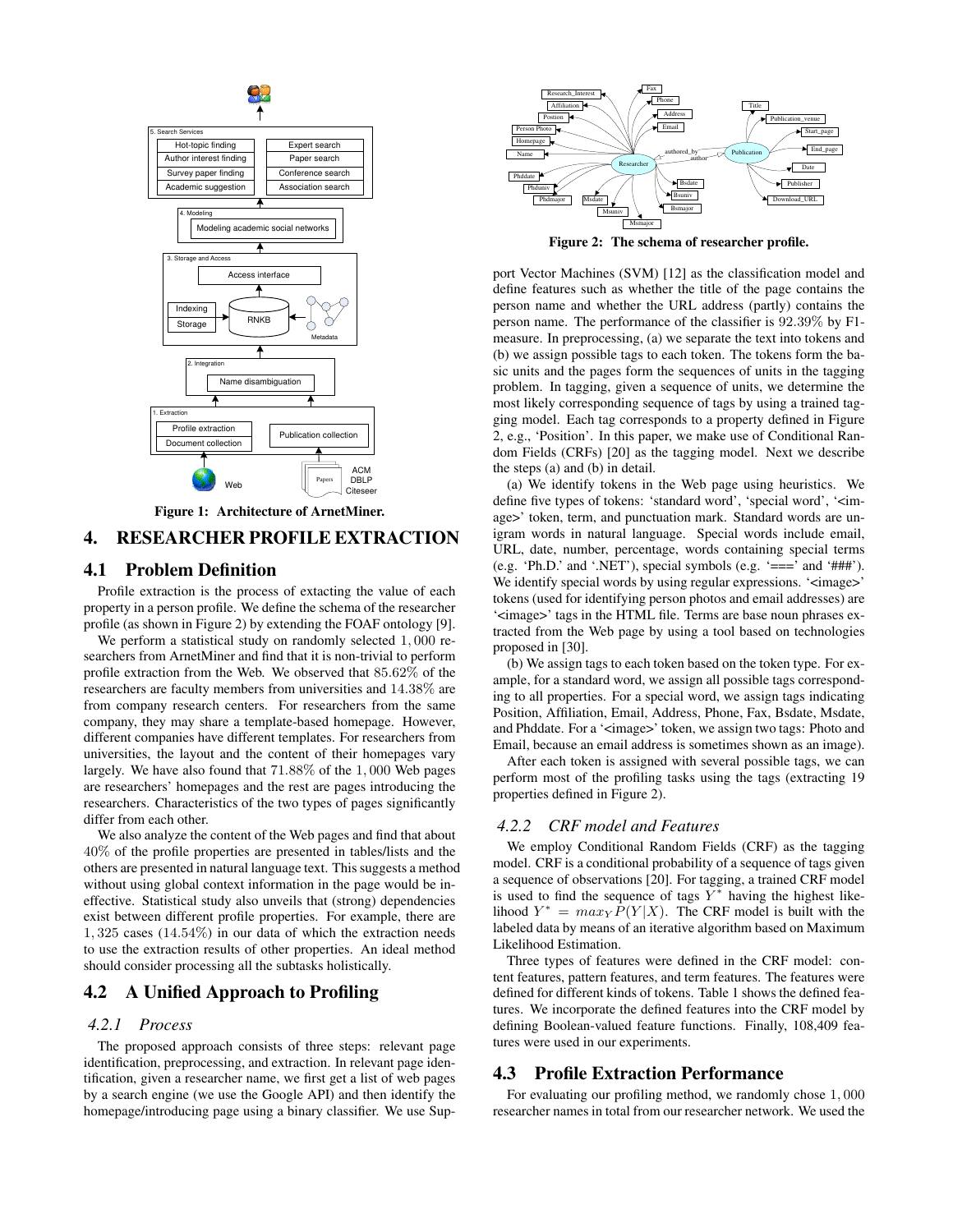|                 |                           | <b>Content Feature</b>                     | <b>Pattern Feature</b> |                                                   |  |  |
|-----------------|---------------------------|--------------------------------------------|------------------------|---------------------------------------------------|--|--|
| <b>Standard</b> | Word<br>Word in the token |                                            | <b>All Token</b>       |                                                   |  |  |
| Token           | Morphology                | Morphology of the word                     | Positive word          | If the token contains a pre-defined positive word |  |  |
|                 | Size                      | The size of the image                      | Negative word          | If the token contains a pre-defined negative word |  |  |
|                 | Height/width ratio        | the ratio of height/width of the image     | Special token          | If the token contains a special pattern           |  |  |
|                 | Image format              | The format of the image (e.g., 'JPG')      | Name                   | If the token contains the researcher name         |  |  |
| Image           | Image color               | The number of unique colors                | #Line break            | How many line breaks before the current line      |  |  |
| Token           |                           | The number of bits per pixel               | Term Feature           |                                                   |  |  |
|                 | Filename                  | Words in the filename                      |                        | Term Token                                        |  |  |
| Face detection  |                           | If the image contains a person face recog- | Term                   | If the token contains a base noun phrase          |  |  |
|                 |                           | nized by (opencylibrary.sf.net)            |                        |                                                   |  |  |
|                 | ALT                       | Words in 'alt' attribute of the image      | Dictionary             | If the token contains a word in a dictionary      |  |  |

Table 1: Content features, Pattern features, and term features.





method described in Section 4.2.1 to find the researchers' homepages or introducing pages. If the method cannot find a Web page for a researcher, we removed the researcher name from the data set. We finally obtained 898 Web pages (one for each researcher). Seven human annotators conducted annotation on the Web pages. A spec was created to guide the annotation process. On disagreements in the annotation, we conducted 'majority voting'. In the experiments, we conducted evaluations in terms of precision, recall, and F1-measure for each profile property.

We defined baselines for profile extraction. We used the rule learning and the classification based approaches as baselines. For the former, we employed the Amilcare tool, which is based on a rule induction algorithm:  $LP^2$  [11]. For the latter, we trained a classifier to identify the value of each property. We employed Support Vector Machines (SVM) [12] as the classification model.

Experimental results show that our method results in a performance of 83.37% in terms of average F1-measure; while Amilcare and SVM result in 53.44% and 73.57%, respectively. Our method clearly outperforms the two baseline methods. We have also found that the performance of the unified method decreases  $(-11.28\%$  by F1) when removing the transition features, which indicates that a unified approach is necessary for researcher profiling.

We investigated the contribution of each feature type in profile extraction. We employed only content features, content+term features, content+pattern features, and all features to train the models and conducted the profile extraction. Figure 3 shows the average F1-scores of profile extraction with different feature types. The results unveil contributions of individual features in the extraction. We see that solely using one type of features cannot obtain accurate profiling results. Detailed evaluations can be found in [28].

#### 5. NAME DISAMBIGUATION

#### 5.1 Problem Definition

We integrate the publication data from the online database including DBLP bibliography, ACM Digital library, CiteSeer, and others. For integrating the researcher profiles and the publications, we use the researcher name and the publication author name as the identifier. The method inevitably has the ambiguity problem.

We give a formal definition of the name disambiguation task in our context. Given a person name  $a$ , we denote all publications having the author name a as  $P = \{p_1, p_2, \dots, p_n\}$ . Each publication  $p_i$  has six attributes: paper title  $(p_i.title)$ , publication venue

Table 2: Relationships between papers.

| R              | W     | <b>Relation Name</b> | <b>Description</b>                             |
|----------------|-------|----------------------|------------------------------------------------|
| $r_1$          | $w_1$ | CoPubvenue           | $p_i$ . pubvenue = $p_i$ . pubvenue            |
| r <sub>2</sub> | $w_2$ | CoAuthor             | $\exists r, s > 0, a_i^{(r)} = a_i^{(s)}$      |
| $r_3$          | $w_3$ | Citation             | $p_i$ cites $p_i$ or $p_i$ cites $p_i$         |
| $r_4$          | $w_4$ | Constraints          | Feedbacks supplied by users                    |
| $r_5$          | $w_5$ | $\tau$ -CoAuthor     | $\tau$ -extension co-authorship ( $\tau > 1$ ) |

 $(p_i.public)$ , published year  $(p_i.year)$ , abstract  $(p_i.abstract)$ , authors  $(\{a_i^{(0)}, a_i^{(1)}, \cdots, a_i^{(u)}\})$ , and references  $(p_i \text{.} references)$ .

For the authors of a paper  $\{a_i^{(0)}, a_i^{(1)}, \cdots, a_i^{(u)}\}$ , we call the author name we are going to disambiguate as the principal author (denoted as  $a_i^{(0)}$ ) and the others secondary authors. Suppose there are  $k$  actual researchers having the name  $a$ , our task is then to assign papers with the author a to their actual researcher  $y_h$ ,  $h \in [1, k]$ .

We define five types of relationships between papers (Table 2). Relationship  $r_1$  represents two papers are published at the same venue. Relationship  $r_2$  means two papers have a secondary author with the same name, and relationship  $r_3$  means one paper cites the other paper. Relationship  $r_4$  indicates a constraint-based relationship supplied via user feedback. For instance, the user can specify that two specific papers should be assigned to a same person. We use an example to explain relationship  $r_5$ . Suppose  $p_i$  has authors 'David Mitchell' and 'Andrew Mark', and  $p_j$  has authors 'David Mitchell' and 'Fernando Mulford'. We are to disambiguate 'David Mitchell'. If 'Andrew Mark' and 'Fernando Mulford' also coauthor a paper, then we say  $p_i$  and  $p_j$  have a 2-CoAuthor relationship. In our currently experiments, we empirically set the weights of relationships  $w_1 \sim w_5$  as 0.2, 0.7, 0.3, 1.0, 0.7<sup> $\tau$ </sup>.

The publication data with relationships can be modeled as a graph comprising of nodes and edges. Each attribute of a paper is attached to the corresponding node as a feature vector. In the vector, we use words (after stop words filtering and stemming) in the attributes as features and use their numbers of occurrences as the values.

# 5.2 A Unified Probabilistic Framework

#### *5.2.1 Formalization using HMRF*

We propose a probabilistic framework based on Hidden Markov Random Fields (HMRF) [5], which can capture dependencies between observations (with each paper being viewed as an observation). The disambiguation problem is cast as assigning a tag to each paper with each tag representing an actual researcher.

Specifically, we define a-posteriori probability as the objective function. We aims at maximizing the objective function. The five types of relationships are incorporated into the objective function. According to HMRF, the conditional distribution of the researcher labels  $y$  given the observations  $x$  (papers) is

$$
P(y|x) = \frac{1}{Z} exp(-\sum_{i,h} D(x_i, y_h) - \sum_{i,j \neq i} (D(x_i, x_j) \sum_{r_k} w_k r_k(x_i, x_j)))
$$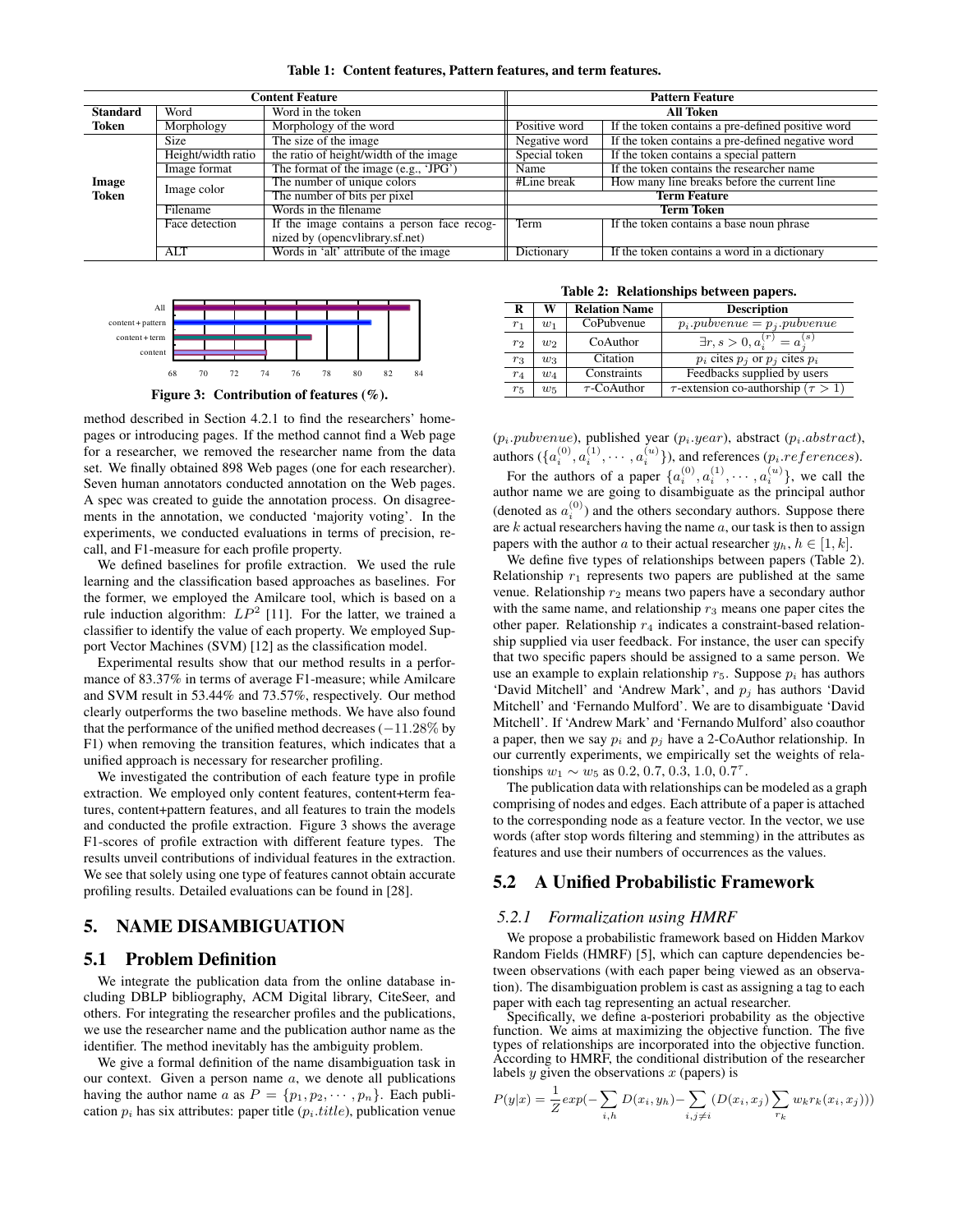Table 3: Data set for name disambiguation.

| Person Name   # Publi- |         | #Actual | Person Name    | $#$ Publi- | #Actual        |
|------------------------|---------|---------|----------------|------------|----------------|
|                        | cations | Persons |                | cations    | Persons        |
| Cheng Chang            | 12      |         | Gang Wu        | 40         | 16             |
| Wen Gao                | 286     |         | Jing Zhang     | 54         | 25             |
| Yi Li                  | 42      | 21      | Kuo Zhang      | 6          | $\overline{c}$ |
| Jie Tang               | 21      | 2       | Hui Fang       | 15         | 3              |
| Bin Yu                 | 66      | 12      | Lei Wang       | 109        | 40             |
| Rakesh Kumar 61        |         | 5       | Michael Wagner | 44         | 12             |
| Bing Liu               | 130     | 11      | Jim Smith      | 33         | 5              |

where  $D(x_i, y_h)$  is the distance between paper  $x_i$  and researcher  $y_h$  and  $D(x_i, x_j)$  is the distance between papers  $x_i$  and  $x_j$ ;  $r_k(x_i, x_j)$ denotes a relationship between  $x_i$  and  $x_j$ ;  $w_k$  is the weight of the relationship; and  $Z$  is a normalization factor.

#### *5.2.2 EM framework*

Three tasks are executed by the Expectation Maximization method: estimation of parameters in the distance measure, re-assignment of papers to researchers, and update of researcher representatives  $y_h$ .

We define the distance function  $D(x_i, x_j)$  as follows:

$$
D(x_i, x_j) = 1 - \frac{x_i^T \mathbf{A} x_j}{\|x_i\| \mathbf{A} \|x_j\| \mathbf{A}}, \text{ where } \|x_i\|_A = \sqrt{x_i^T \mathbf{A} x_j} \quad (1)
$$

here A is defined as a diagonal matrix, for simplicity. Each element in A denotes the weight of the corresponding feature in  $x$ .

The EM process can be summarized as follows: in the E-step, given the researcher representatives, each paper is assigned to a researcher by maximizing  $P(y|x)$ . In the M-step, the researcher representative  $y_h$  is re-estimated from the assignments, and the distance measure is updated to maximize the objective function again.

In the E-step, assignments of data points to researchers are updated to maximize  $P(y|x)$ . A greedy algorithm is used to sequentially assign each paper  $x_i$  to its new assignment  $y_h$   $(h \in [1, k])$ that minimizes the function (equivalently to maximize  $P(y_h|x_i)$ ):

$$
f(y_h, x_i) = D(x_i, y_h) + \sum_{j \neq i} (D(x_i, x_j) \sum_{r_k} w_k r_k(x_i, x_j))
$$
 (2)

The assignment of a paper is performed while keeping assignments of the other papers fixed. The assignment process is repeated after all papers are assigned. This process runs until no paper changes its assignment between two successive iterations.

In the M-step, each researcher representative is updated by the arithmetic mean of its points:  $y_h =$  $\frac{\sum_{i:y_i=h} x_i}{\sum_{i:y_i=h} x_i \parallel A}.$ 

Then, each parameter  $a_{mm}$  in A is updated by (only parameters Then, each parameter  $a_{mm}$  in **A** is a<br>on the diagonal):  $a_{mm} = a_{mm} + \eta \sum$  $\frac{\partial f(y_h, x_i)}{\partial a_{mm}}$ , where:

$$
\frac{\partial f(y_h, x_i)}{\partial a_{mm}} = \frac{\partial D(x_i, y_h)}{\partial a_{mm}} + \sum_{j \neq i} \left( \frac{\partial D(x_i, x_j)}{\partial a_{mm}} \sum_{r_k} w_k r_k(x_i, x_j) \right) \tag{3}
$$

 $\partial D(x_i, x_j)$  $\frac{D(x_i,x_j)}{\partial a_{mm}} = \frac{x_{im}x_{jm}\|x_i\|_{\mathbf{A}}\|x_j\|_{\mathbf{A}} - x_i^T\mathbf{A}x_j\frac{x_{im}^2\|x_i\|_{\mathbf{A}}^2+x_{jm}^2\|x_j\|_{\mathbf{A}}^2}{2\|x_i\|_{\mathbf{A}}\|x_j\|_{\mathbf{A}}^2}$  $||x_i||^2_{\mathbf{A}} ||x_j||^2_{\mathbf{A}}$ 

# 5.3 Name Disambiguation Performance

To evaluate our method, we created a data set that consists of 14 real person names (six are from the author's lab and the others are from [31]). Statistics of this data set are shown in Table 3. Five human annotators conducted disambiguation for the names. A spec was created to guide the annotation process. The labeling work was carried out based on authors' affiliations, emails, and publications on their homepages.

We defined a baseline based on the method from [27] except that [27] also utilizes a search engine to help the disambiguation. The method is based on hierarchical clustering. We also compared our

Table 4: Results on name disambiguation  $(\%).$ 

| Person Name           |        | <b>Baseline</b>    |                 | Our Approach       |       |        |  |  |
|-----------------------|--------|--------------------|-----------------|--------------------|-------|--------|--|--|
|                       | Prec.  | Rec.               | F1              | Prec.              | Rec.  | F1     |  |  |
| Cheng Chang           | 100.0  | 100.0              | 100.0           | 100.0              | 100.0 | 100.0  |  |  |
| Wen Gao               | 96.60  | 62.64              | 76.00           | 99.29              | 98.59 | 98.94  |  |  |
| Yi Li                 | 86.64  | 95.12              | 90.68           | 70.91              | 97.50 | 82.11  |  |  |
| Jie Tang              | 100.0  | 100.0              | 100.0           | 100.0              | 100.0 | 100.0  |  |  |
| Gang Wu               | 97.54  | 97.54              | 97.54           | 71.86              | 98.36 | 83.05  |  |  |
| Jing Zhang            | 85.00  | 69.86              | 76.69           | 83.91              | 100.0 | 91.25  |  |  |
| Kuo Zhang             | 100.0  | 100.0              | 100.0           | 100.0              | 100.0 | 100.0  |  |  |
| Hui Fang              | 100.0  | $\overline{100.0}$ | 100.0           | 100.0              | 100.0 | 100.0  |  |  |
| Bin Yu                | 67.22  | 50.25              | 57.51           | 86.53              | 53.00 | 65.74  |  |  |
| Lei Wang              | 68.45  | 41.12              | 51.38           | 88.64              | 89.06 | 88.85  |  |  |
| <b>Rakesh Kumar</b>   | 63.36  | 92.41              | 75.18           | 99.14              | 96.91 | 98.01  |  |  |
| <b>Michael Wagner</b> | 18.35  | 60.26              | 28.13           | 85.19              | 76.16 | 80.42  |  |  |
| <b>Bing Liu</b>       | 84.88  | 43.16              | 57.22           | 88.25              | 86.49 | 87.36  |  |  |
| Jim Smith             | 92.43  | 86.80              | 89.53           | 95.81              | 93.56 | 94.67  |  |  |
| Average               | 82.89  | 78.51              | 80.64           | 90.68              | 92.12 | 91.39  |  |  |
|                       |        |                    |                 |                    |       |        |  |  |
| 100.00                |        |                    |                 |                    |       |        |  |  |
| 80.00                 |        |                    |                 |                    |       |        |  |  |
| 60.00                 |        |                    | Ħ               |                    |       | È      |  |  |
| F1-score<br>40.00     |        |                    |                 |                    |       |        |  |  |
| 20.00<br>0.00         |        |                    |                 |                    |       |        |  |  |
| Hui Fang              | Rakesh | Michael            | <b>Bing Liu</b> | Jim Smith Lei Wang |       | Bin Yu |  |  |
|                       | Kumar  | Wagner             |                 |                    |       |        |  |  |

Person name DIST Figure 4: Comparison with an existing method.

approach with the DISTINCT method [31]. In all experiments, we suppose that the number of persons  $k$  is provided empirically.

Table 4 shows the results. We see that our method significantly outperforms the baseline method for name disambiguation (+10.75% in terms of the average F1-score). The baseline method suffers from two disadvantages: 1) it cannot take advantage of relationships between papers and 2) it relies on a fixed distance measure.

Figure 4 shows the comparison results of our method and DIS-TINCT [31]. We used the person names evaluated in both [31] and our experiments for comparison. We see that for some names, our approach significantly outperforms DISTINCT (e.g., 'Michael Wagner'); while for other names our approach underperforms DIS-TINCT (e.g. 'Bin Yu').

We further investigated the contribution of each relationship type. We first removed all relationships and then added them to our approach one by one: CoPubvenue, Citation, CoAuthor, and τ -CoAuthor. At each step, we evaluated the performance of our approach (cf. Figure 5). We see that without using the relationships the disambiguation performance drops sharply  $(-44.72\%$  by F1) and by adding the relationships, improvements can be obtained at each step. This confirms us that a framework by integrating relationships for name disambiguation is worthwhile and each defined relationship in our method is helpful. We can also see that the CoAuthor relationship is the major contributor  $(+24.38\%$  by F1).

# 6. MODELING ACADEMIC NETWORK

(4)

Modeling the academic network is critical to any searching or suggesting tasks. Traditionally, information is usually represented based on the 'bag of words' (BOW) assumption. The method tends to be overly specific in terms of matching words.



Figure 5: Contribution of relationships.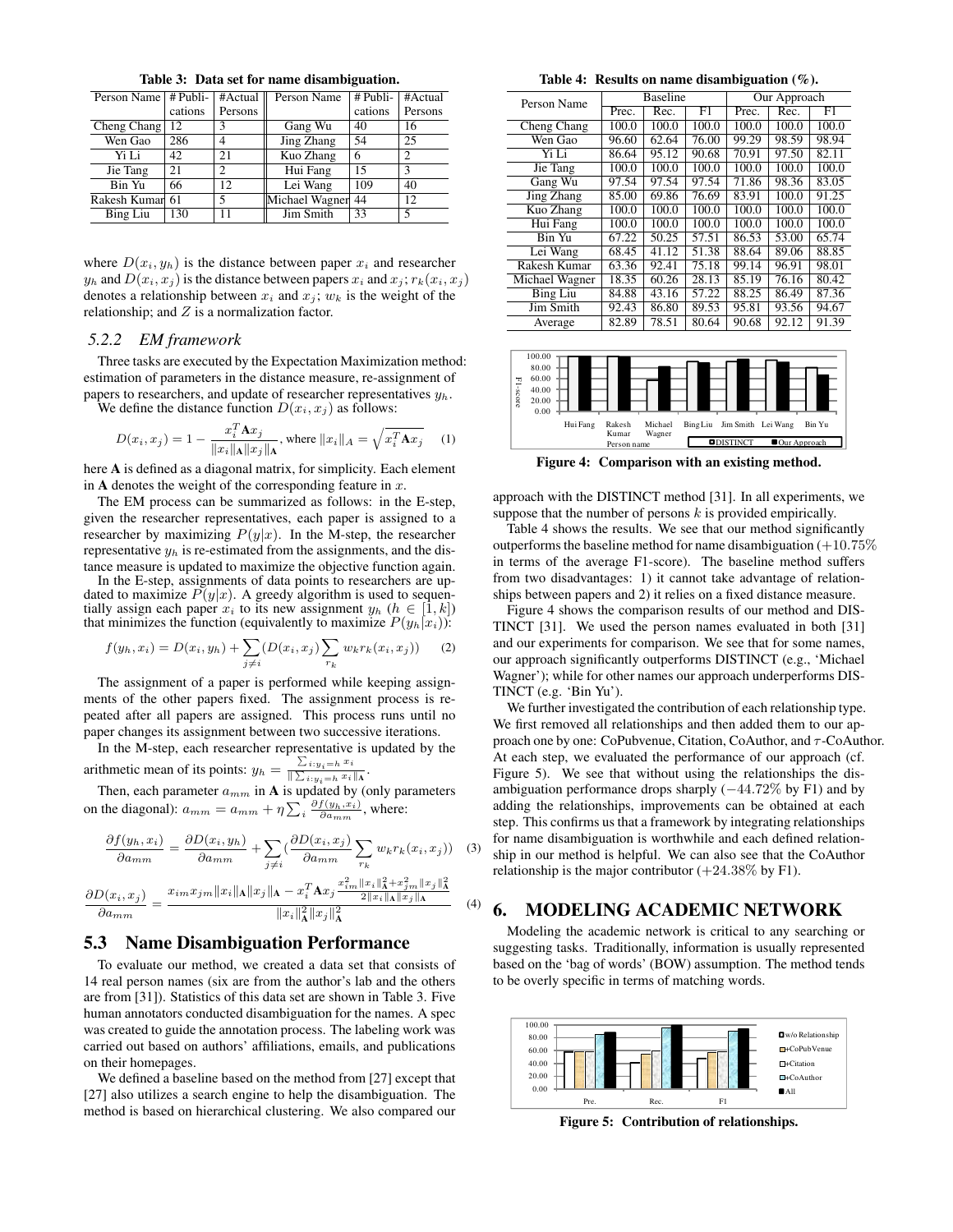Recently, probabilistic topic models such as probabilistic Latent Semantic Indexing (pLSI) [17], Latent Dirichlet Allocation (LDA) [8], and Author-Topic model [25] [26] have been proposed as well as successfully applied to multiple text mining tasks such as information retrieval [29], collaborative filtering [8] [16], and paper reviewer finding [22]. However, these models are not sufficient to model the whole academic network, as they cannot model topical aspects of all types of information in the academic network.

We propose a unified topic model for simultaneously modeling the topical distribution of papers, authors, and conferences. For simplicity, we use conference to denote conference, journal, and book hereafter. The learned topic distribution can be used to further estimate the inter-dependencies between different types of information, e.g., the closeness between a conference and an author.

The notations used are summarized as follows. A paper  $d$  is a vector  $w_d$  of  $N_d$  words, in which each  $w_{di}$  is chosen from a vocabulary of size V; a vector  $\mathbf{a}_d$  of  $A_d$  authors, chosen from a set of authors of size  $A$ ; and a published conference  $c_d$ . A collection of  $D$ papers is defined by  $\mathbf{D} = \{(\mathbf{w}_1, \mathbf{a}_1, c_1), \cdots, (\mathbf{w}_D, \mathbf{a}_D, c_D)\}\$ .  $x_{di}$ denotes an author, chosen from  $a_d$ , responsible for the *i*-th word  $w_{di}$  in paper d. The number of topics is denoted as T.

#### 6.1 Our Proposed Topic Models

The proposed model is called Author-Conference-Topic (ACT) model. Three different strategies are employed to implement the topic model (as shown in Figure 6).

In the first model (ACT1, Figure 6 (a)), each author is associated with a multinomial distribution over topics and each word in a paper and the conference stamp is generated from a sampled topic.

In the second model (ACT2, Figure 6 (b)), each author-conference pair is associated with a multinomial distribution over topics and each word is then generated from a sampled topic.

In the third model (ACT3, Figure 6 (c)), each author is associated with a topic distribution and the conference stamp is generated after topics have been sampled for all word tokens in a paper.

The different implementations reduces the process of writing a scientific paper to different series of probabilistic steps. They have different behaviors in the academic applications. In the remainder of this section, we will describe the three models in more detail.

# 6.2 ACT Model 1

In the first model (Figure  $6(a)$ ), the conference information is viewed as a stamp associated with each word in a paper. Intuition behind the first model is: coauthors of a paper determine topics written in this paper and each topic then generates the words and determines a proportion of the publication venue. The generative process can be summarized as follows:

- 1. For each topic z, draw  $\phi_z$  and  $\psi_z$  respectively from Dirichlet priors  $\beta_z$  and  $\mu_z$ ;
- 2. For each word  $w_{di}$  in paper d:
	- draw an author  $x_{di}$  from  $\mathbf{a}_d$  uniformly;
	- draw a topic  $z_{di}$  from a multinomial distribution  $\theta_{x_{di}}$ specific to author  $x_{di}$ , where  $\theta$  is generated from a Dirichlet prior  $\alpha$ ;
	- draw a word  $w_{di}$  from multinomial  $\phi_{z_{di}}$ ;
	- draw a conference stamp  $c_{di}$  from multinomial  $\psi_{z_{di}}$ .

Following [26], we choose Gibbs sampling for inference. As for the hyperparameters  $\alpha$ ,  $\beta$ , and  $\mu$ , for simplicity, we take a fixed value (i.e.,  $\alpha = 50/T$ ,  $\beta = 0.01$ , and  $\mu = 0.1$ ). In the Gibbs sampling procedure, we first estimate the posterior distribution on just x and z and then use the results to infer  $\theta$ ,  $\phi$ , and  $\psi$ . The

posterior probability is calculated by the following:

$$
P(z_{di}, x_{di}|\mathbf{z}_{di}, \mathbf{x}_{di}, \mathbf{w}, \mathbf{c}, \alpha, \beta, \mu) \propto
$$

$$
\frac{m_{xdi}z_{di} + \alpha_{z_{di}}}{\sum_{z}(m_{xdi}^{-di} + \alpha_{z})} \frac{n_{z_{di}^{+}w_{di}}^{-di} + \beta_{w_{di}}}{\sum_{w_{v}}(n_{z_{di}^{+}w_{v}} + \beta_{w_{v}})} \frac{n_{z_{di}^{+}c_{d}}^{-d} + \mu_{c_{d}}}{\sum_{c}(n_{z_{di}^{+}c} + \mu_{c})}
$$
(5)

where the superscript  $-di$  denotes a quantity, excluding the current instance (e.g., the  $di$ -th word token in the  $d$ -th paper).

After Gibbs sampling, the probability of a word given a topic  $\phi$ , the probability of a conference given a topic  $\psi$ , and the probability of a topic given an author  $\theta$  can be estimated as follows:

$$
\phi_{zw_{di}} = \frac{n_{zw_{di}} + \beta_{w_{di}}}{\sum_{w_v} (n_{zw_v} + \beta_{w_v})}
$$
(6)

$$
\psi_{zc_d} = \frac{n_{zc_d} + \mu c_d}{\sum_c (n_{zc} + \mu_c)} \tag{7}
$$

$$
\theta_{xz} = \frac{m_{xz} + \alpha_z}{\sum_{z'} (m_{xz'} + \alpha_{z'})}
$$
\n(8)

# 6.3 ACT Model 2

In the second model (cf. Figure  $6(b)$ ), each topic is chosen from a multinomial topic distribution specific to an author-conference pair, instead of an author as that in ACT1. The model is derived from the observation: when writing a paper, coauthors usually first choose a publication venue and then write the paper based on themes of the publication venue and interests of the authors. The corresponding generative process is:

- 1. For each topic z, draw  $\phi_z$  from Dirichlet priors  $\beta_z$ ;
- 2. For each word  $w_{di}$  in ppaer d:
	- draw an author-conference pair  $(x_{di}, c_d)$  from  $\{a_d, c_d\}$ uniformly;
	- draw a topic  $z_{di}$  from a multinomial distribution  $\theta_{(x_{di}c_d)}$ specific to author-conference pair  $(x_{di}, c_d)$ , where  $\theta$  is generated from a Dirichlet prior  $\alpha$ ;<br>
	• draw a word  $w_{di}$  from multinomial  $\phi_{z_{di}}$ .
	-

Similarly, we can calculate the posterior conditional probability using a Gibbs sampling procedure analogous to that in ACT1.

$$
P(z_{di}, (xc)_{di}|\mathbf{z}_{-di}, \mathbf{x}_{-di}, \mathbf{c}_{-d}, \mathbf{w}, \alpha, \beta) \propto
$$

$$
\frac{m_{(xc)_{di}z_{di}}^{-di} + \alpha_{z_{di}}}{\sum_{z}(m_{(xc)_{di}z}^{-di} + \alpha_{z})} \frac{n_{z_{di}^{d}w_{di}}^{-di} + \beta_{w_{di}}}{\sum_{w_{v}}(n_{z_{di}^{d}w_{v}} + \beta_{w_{v}})}
$$
(9)

#### 6.4 ACT Model 3

In the third model (cf. Figure  $6(c)$ ), the conference stamp is taken as a numerical value. Each conference stamp of a paper is chosen after topics have been sampled for all word tokens in the paper. Intuitively, this corresponds to a natural way of publishing the scientific paper: authors first write a paper and then determine where to publish the paper based on the topics discussed in the paper. The corresponding generative process is:

- 1. For each topic z, draw  $\phi_z$  from Dirichlet priors  $\beta_z$ ;
- 2. For each word  $w_{di}$  in paper d:
	- draw an author  $x_{di}$  from  $a_d$  uniformly;
	- draw a topic  $z_{di}$  from a multinomial distribution  $\theta_{x_{di}}$ specific to author  $x_{di}$ ;
	- draw a word  $w_{di}$  from multinomial  $\phi_{z_{di}}$ .
- 3. Draw a conference  $c_d$  from  $z_{1:N_d}$  using a normal linear model  $N(\eta^{\top} \tau, \sigma^2)$ , where  $\tau$  is a vector recording the normalized number of times of each topic sampled from paper  $d$ . We number of times of each topic sampled from paper *a*. We<br>define it as  $\tau[k] = (1/N_d) \sum_{i=1}^{N_d} I[z_{di} = k]$ , where *I* is an indicator function with  $I[true] = 1$  and  $I[false] = 0$ .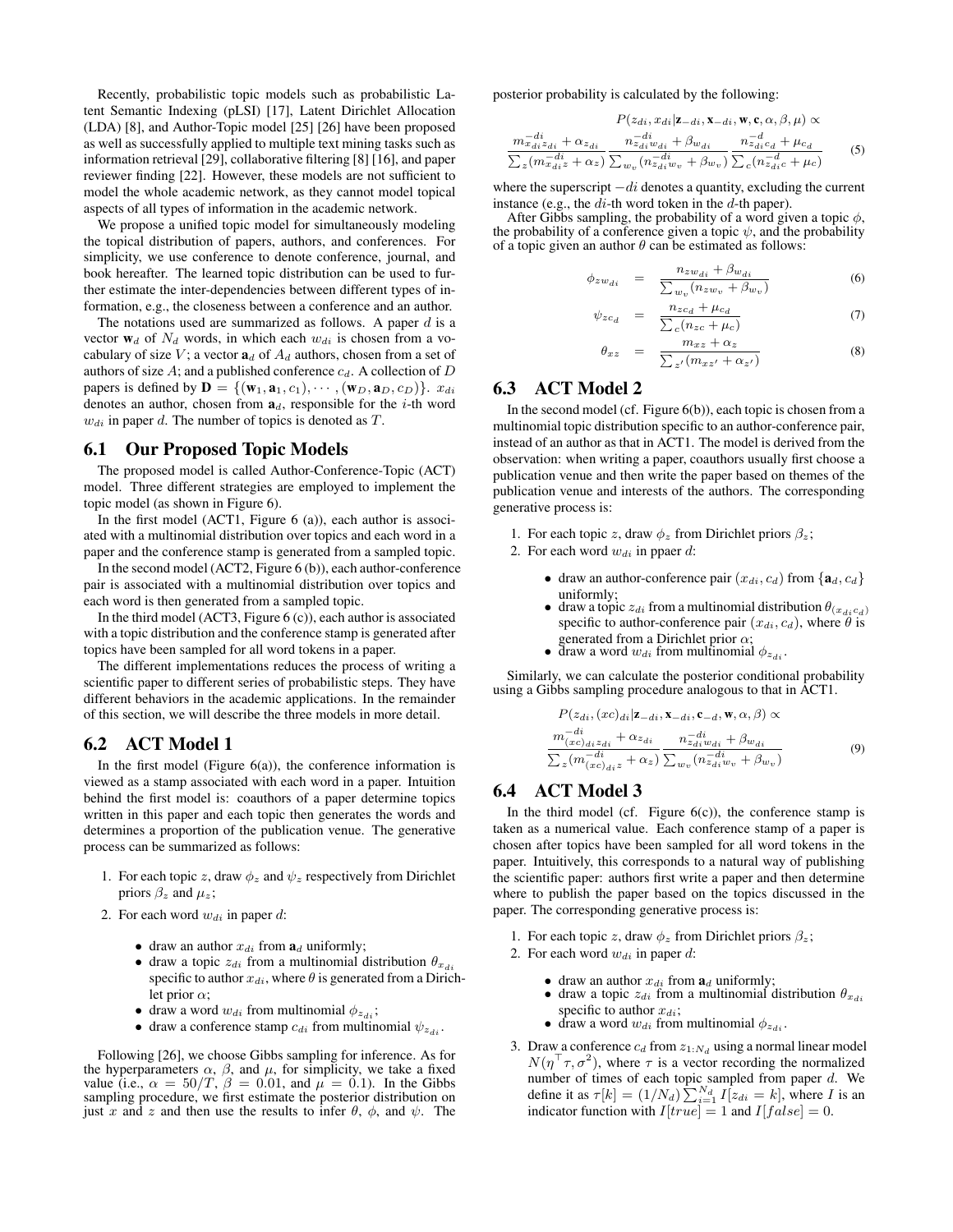

In this model, the conference comes from a normal linear model. The covariates  $\tau$  in this model are the frequencies of the topics in the document. The regression coefficients on these frequencies constitute  $\eta$ . The difference of parameterization from ACT1 is that the conference stamp is sampled from a normal linear distribution after topics were sampled for all word tokens in a paper.

For inference in ACT3, there is a slight difference from that in ACT1 and ACT2, as we also need to estimate the parameters  $n$  and  $\sigma^2$ . We use a Gibbs EM algorithm [2] for inference of this model.

In the E-step, for sampling the topic, the posterior probability is calculated by

$$
P(z_{di}, x_{di} | \mathbf{z}_{-di}, \mathbf{x}_{-di}, c_d, \mathbf{w}, \alpha, \beta, \eta, \sigma^2) \propto
$$
  

$$
P(c_d | z_{1:N_d}, \eta, \sigma^2) \frac{m_{xdi}^{-di} z_{di} + \alpha_{z_{di}}}{\sum_z (m_{xdi}^{-di} z + \alpha_z) \sum_{w_v} (n_{z_{di}}^{-di} w_v + \beta_{w_v})}
$$
 (10)

where

$$
P(c_d|z_{1:N_d}, \eta, \sigma^2) = \frac{1}{\sqrt{2\pi\sigma^2}} e^{-\frac{(c_d - \eta^{\top}\tau)^2}{2\sigma^2}})
$$
(11)

In the M-step, given the sampled topics **z**, the optimal  $\eta$  and  $\sigma^2$ can be estimated by maximizing  $argmx_{\eta,\sigma}$  log  $P(\mathbf{x}, \mathbf{z}, \mathbf{w}, \mathbf{c} | \alpha, \beta, \eta, \sigma^2)$ . Specifically,  $\eta$  is updated by

$$
\eta_{new} \leftarrow (E[A^\top A])^{-1} E[A]^\top \mathbf{c}
$$
 (12)

and  $\sigma^2$  is updated by

σ

$$
{}_{new}^{2} \leftarrow (1/D)\{\mathbf{c}^{\top}\mathbf{c} - \mathbf{c}^{\top}E[A](E[A^{\top}A])^{-1}E[A]^{\top}\mathbf{c}\}\tag{13}
$$

where  $E[.]$  is the expectation of the variables; A is a  $D \times T$  matrix. The d-th row of the matrix is  $E[\tau] = \bar{\phi} := (1/N_d) \sum_{i=1}^{N_d} \phi_{di}$  and The a-th low of the matrix is  $E[i] = \varphi := (1/xd) \sum_{i=1}^{\infty} \varphi_{di}$  and<br>  $E[A^{\top}A] = \sum_{d=1}^{\infty} E[\tau_d \tau_d^{\top}]$  is a  $T \times T$  matrix, where  $E[\tau_d \tau_d^{\top}]$  is defined as:

$$
E[\tau_d \tau_d^{\top}] = (1/N_d^2)(\sum_{i=1}^{N_d} \sum_{j \neq i} \phi_{di} \phi_{dj}^{\top} + \sum_{i=1}^{N_d} \text{diag}\{\phi_{di}\}) \qquad (14)
$$

with diag $\{\phi_{di}\}\$  denoting a matrix with diagonal as the vector of  $\phi_{di}$ . Note that  $\phi_{di}$  denotes a vector of probabilities of topics generating word  $w_{di}$ . We omit details of derivation of Equations (12) and (13). Interested reader is referred to [7] and [23].

# 7. ACADEMIC SEARCH SERVICES

#### 7.1 Applying ACT Models to Expertise Search

In expertise search, the objective is to find the expertise authors, expertise papers, and expertise conferences for a given query.

#### *7.1.1 Process*

Based on the proposed models, we can calculate the likelihood of a paper generating a word using ACT1 as the example as following:

$$
P_{ACT1}(w|d, \theta, \phi) = \sum_{z=1}^{T} \sum_{x=1}^{A_d} P(w|z, \phi_z) P(z|x, \theta_x) P(x|d) \tag{15}
$$

The likelihood of an author model and a conference model generating a word can be similarly defined. However, the learned topics by the LDA-style model is usually *general* and not *specific* to a given query. Therefore, only using ACT itself is too coarse for academic search [29]. Our preliminary experiments also show that employing only ACT or LDA models to information retrieval hurts the retrieval performance. In general, we would like to have a balance between generality and specificity. Therefore, we derive a combination of the ACT model and the word-based language model:

$$
P(w|d) = P_{LM}(w|d) \times P_{ACT}(w|d)
$$
\n(16)

where  $P_{LM}(w|d)$  is the generating probability of word w from paper d by the language model. It is defined as:

$$
P(w|d) = \frac{N_d}{N_d + \lambda} \cdot \frac{tf(w, d)}{N_d} + (1 - \frac{N_d}{N_d + \lambda}) \cdot \frac{tf(w, \mathbf{D})}{N_{\mathbf{D}}} \tag{17}
$$

where  $tf(w, d)$  is the frequency of word w in d,  $tf(w, D)$  is the frequency of word w in the collection **D**, and  $N_{\text{D}}$  is the number of word tokens in the collection **D**.  $\lambda$  is the Dirichlet prior and is commonly set based on the average paper length in the collection.

Finally, given a query q,  $P(q|d)$  can be computed by  $P(q|d)$  =  $\Pi_{w \in q}P(w|d)$ . Similarly, we can define  $P(q|a)$  for authors and  $P(q|c)$  for conferences.

#### *7.1.2 Expertise Search Performance*

We collected a list of the most frequent queries from the log of ArnetMiner for evaluation. We conducted experiments on a subset of the data (including 14, 134 persons, 10, 716 papers, and 1, 434 conferences) from ArnetMiner. For evaluation, we used the method of pooled relevance judgments [10] together with human judgments. Specifically, for each query, we first pooled the top 30 results from three similar systems (Libra, Rexa, and ArnetMiner). Then, two faculty members and five graduate students from CS provided human judgments. Four-grade scores (3, 2, 1, and 0) were assigned respectively representing definite expertise, expertise, marginal expertise, and no expertise. Finally, the judgment scores were averaged to obtain the final score.

In all experiments, we conducted evaluation in terms of P@5, P@10, P@20, R-pre, and mean average precision (MAP) [10] [13].

We used language model (LM), LDA [8], and the Author-Topic (AT) model [25] [26] as the baseline methods. For language model, we used Equation (17) to calculate the relevance between a query term and a document and similar equations for an author/conference (an author is represented by his/her published papers and a conference is represented by papers published on it). For LDA, we used a similar equation to Equation (16) to calculate the relevance of a term and a document. For the AT model, we used similar equations to Equation (16) to calculate the relevance of a query term with a paper or an author. For the LDA and AT models, we performed model estimation with the same setting as that for the ACT models. We empirically set the number of topics as  $T = 80$  for all models.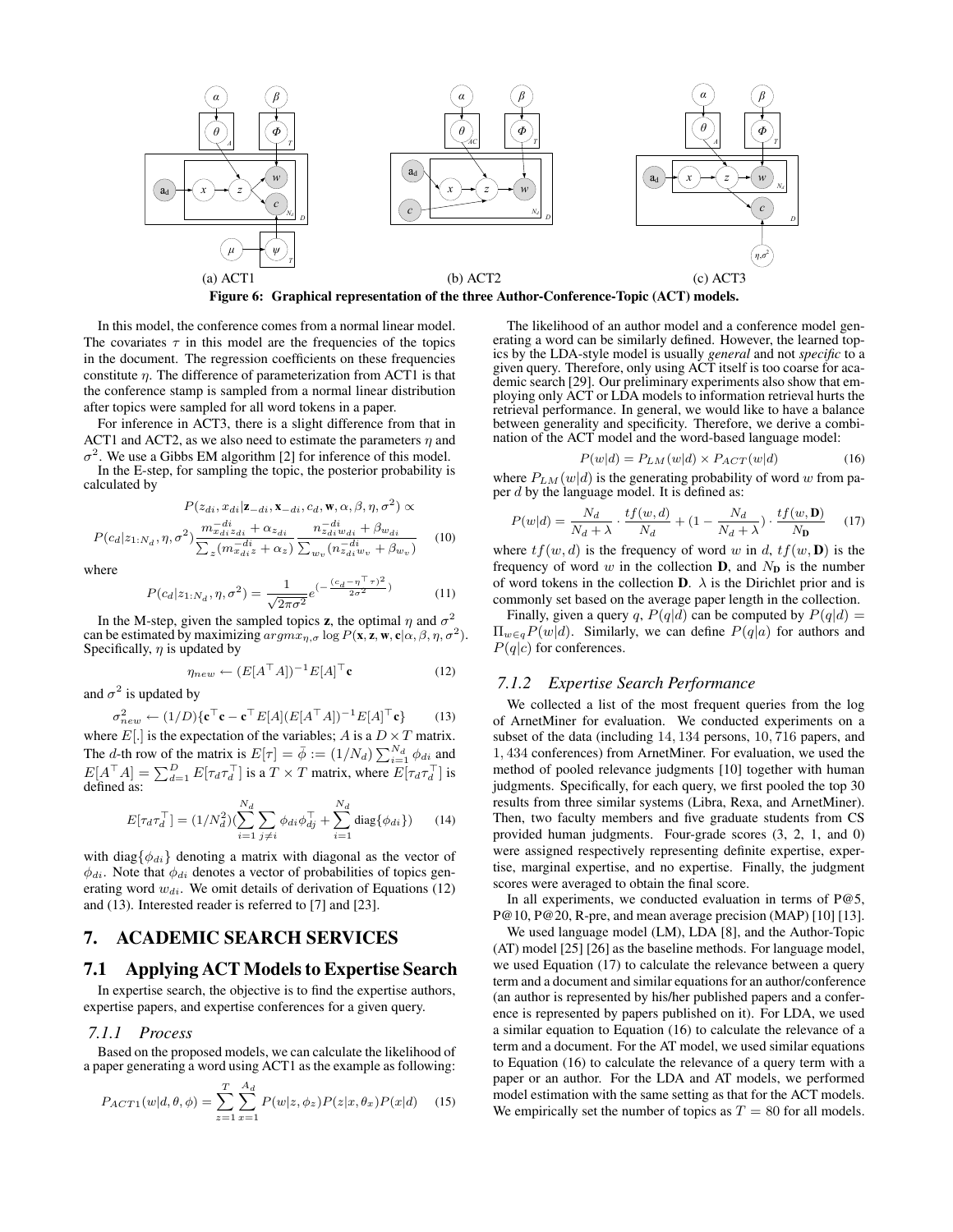| Topic #5 (Model 1)                   |                   | Topic #10 (Model 1)               | Topic #16 (Model 1)           |          | Topic #19 (Model 1)          |          | Topic #24 (Model 1)          |          |
|--------------------------------------|-------------------|-----------------------------------|-------------------------------|----------|------------------------------|----------|------------------------------|----------|
| "Natural language processing"        |                   | "Semantic web"                    | "Machine learning"            |          | "Support vector machines"    |          | "Information extraction"     |          |
| 0.034820<br>language                 | semantic          | 0.068226                          | learning                      | 0.058056 | support                      | 0.082669 | learning                     | 0.065259 |
| 0.023766<br>parsing                  | web               | 0.048847                          | classification 0.018517       |          | vector                       | 0.071373 | information 0.043527         |          |
| 0.019029<br>natural                  | ontology          | 0.043160                          | boosting                      | 0.015881 | machine                      | 0.064076 | extraction                   | 0.033592 |
| 0.015871<br>learning                 |                   | knowledge 0.041497                | machine                       | 0.017797 | kernel                       | 0.026897 | web                          | 0.019311 |
| 0.012712<br>approach                 | learning          | 0.013431                          | feature                       | 0.013904 | regression                   | 0.020544 | semantic                     | 0.011860 |
| 0.012712<br>grammars                 |                   | framework 0.012095                | classifiers                   | 0.013904 | neural                       | 0.016308 | text                         | 0.010618 |
| processing 0.011923                  | approach          | 0.011427                          | margin                        | 0.013245 | classification               | 0.012072 | rules                        | 0.010618 |
| 0.011923<br>text                     | based             | 0.010758                          | selection                     | 0.012586 | networks                     | 0.011366 | relational                   | 0.009376 |
| Yuji Matsumoto<br>0.001389           | Steffen Staab     | 0.005863                          | Robert E. Schapire            | 0.004033 | Bernhard Scholkopf 0.003929  |          | Raymond J. Mooney            | 0.010346 |
| 0.001323<br>Eugene Charniak          | Enrico Motta      | 0.004365                          | Yoram Singer                  | 0.003318 | Johan A. K. Suykens 0.003536 |          | <b>Andrew McCallum</b>       | 0.004074 |
| Rens Bod<br>0.001323                 | York Sure         | 0.003713                          | Thomas G. Dietterich 0.002472 |          | Vladimir Vapnik              | 0.002947 | Craig A. Knoblock            | 0.003492 |
| 0.001190<br><b>Brian Roark</b>       | Nenad Stojanovic  | 0.001824                          | <b>Bernhard Scholkopf</b>     | 0.001496 | Olvi L. Mangasarian 0.002947 |          | Nicholas Kushmerick 0.002457 |          |
| 0.001124<br><b>Suzanne Stevenson</b> | Alexander Maedche | 0.001824                          | Alexander J. Smola            | 0.001301 | Joos Vandewalle              | 0.002030 | Ellen Riloff                 | 0.002199 |
| 0.001058<br>Anoop Sarkar             |                   | Asuncion Gomez-Perez 0.001694     | Ralf Schoknecht               | 0.001236 | Nicola L. C. Talbot          | 0.001768 | William W. Cohen             | 0.002134 |
| 0.253487<br><b>ACL</b>               | <b>ISWC</b>       | 0.125291                          | <b>NIPS</b>                   | 0.289761 | Neural Computation 0.096707  |          | AAAI 0.295846                |          |
| <b>COLING</b><br>0.234435            | <b>EKAW</b>       | 0.122379                          | JMLR                          | 0.206583 | <b>NIPS</b>                  | 0.094388 | <b>IJCAI</b>                 | 0.192995 |
| 0.118136<br>CL                       |                   | IEEE Intelligent Systems 0.071418 | <b>ICML</b>                   | 0.156389 | <b>ICANN</b>                 | 0.084338 | ICML                         | 0.060567 |
| <b>ANLP</b><br>0.060423              | CoopIS/DOA/ODBASE | 0.065594                          | <b>COLT</b>                   | 0.096157 | <b>JMLR</b>                  | 0.083565 | <b>KDD</b>                   | 0.058551 |
| CoRR<br>0.058674                     | K-CAP             | 0.054674                          | <b>Neural Computation</b>     | 0.023017 | Neurocomputing               | 0.071197 | JAIR                         | 0.046451 |
| <b>COLING-ACL 0.036814</b>           | <b>ESWS</b>       | 0.023369                          | <b>MLSS</b>                   | 0.011545 | Machine Learning             | 0.067331 | ECML 0.033006                |          |

Table 5: Five topics discovered by ACT1 on the Arnetminer data. Each topic is shown with the top 8 words and their corresponding probabilities. Top 6 authors and top 6 conferences are shown with each topic. The titles are our interpretation of the topics.

|  |  |  | Table 6: Performance of six expertise search approaches $(\%)$ . |  |  |
|--|--|--|------------------------------------------------------------------|--|--|
|--|--|--|------------------------------------------------------------------|--|--|

| <b>Method</b>    | Object     | P@5  | P@10 | P@20 | R-pre | <b>MAP</b> |
|------------------|------------|------|------|------|-------|------------|
|                  | Paper      | 40.0 | 38.6 | 37.1 | 10.0  | 46.4       |
| LM               | Author     | 65.7 | 44.3 | 25.0 | 58.8  | 73.4       |
|                  | Conference | 51.4 | 32.9 | 21.4 | 47.6  | 63.1       |
|                  | Average    | 52.4 | 38.6 | 27.9 | 38.8  | 61.0       |
| <b>LDA</b>       | Paper      | 31.4 | 48.6 | 42.9 | 13.5  | 45.8       |
|                  | Paper      | 42.9 | 48.6 | 42.9 | 13.1  | 49.3       |
| AT               | Author     | 82.9 | 45.7 | 25.7 | 73.5  | 78.1       |
|                  | Average    | 62.9 | 47.1 | 34.3 | 43.3  | 63.7       |
|                  | Paper      | 42.9 | 45.7 | 43.6 | 16.6  | 51.0       |
| ACT1             | Author     | 91.4 | 50.0 | 26.4 | 80.0  | 89.6       |
|                  | Conference | 62.9 | 41.4 | 23.6 | 60.7  | 72.3       |
|                  | Average    | 65.7 | 45.7 | 31.2 | 52.4  | 71.0       |
|                  | Paper      | 42.9 | 47.1 | 39.3 | 15.0  | 47.7       |
| ACT <sub>2</sub> | Author     | 74.3 | 50.0 | 25.7 | 69.4  | 80.1       |
|                  | Conference | 54.3 | 41.4 | 22.1 | 54.2  | 63.9       |
|                  | Average    | 57.1 | 46.2 | 29.1 | 46.2  | 63.9       |
| ACT3             | Paper      | 42.9 | 38.6 | 41.4 | 17.1  | 47.0       |
|                  | Author     | 71.4 | 47.1 | 25.7 | 70.0  | 78.7       |
|                  | Conference | 57.1 | 38.6 | 23.6 | 58.3  | 65.7       |
|                  | Average    | 57.1 | 41.4 | 30.2 | 48.5  | 63.8       |

Table 5 shows five topics discovered by ACT1.

Table 6 shows the experimental results of retrieving papers, authors, and conferences using our proposed methods and the baseline methods. We see that our proposed three methods outperform the baseline methods. LDA only models documents and thus can support only paper search; while AT supports paper search and author search. Both models underperform our proposed unified models. Our models benefit from the ability of modeling all kinds of information holistically, thus can capture the dependencies between the different types of information. We can also see that ACT1 achieves the best performance in all evaluation measures.

For comparison purposes, we also evaluate the results of two similar systems: Libra.msra.cn and Rexa.info. The average MAP obtained by Libra and Rexa on our data set are 48.3% and 45.0%. We see that our methods clearly outperform the two systems.

#### 7.2 Applying ACT Models to Association Search

**Association Search:** Given a social network  $G = (V, E)$  and an association query  $(a_i, a_j)$  (source person, target person), association search is to find and rank possible associations  $\{\alpha_k(a_i, a_j)\}\$  from  $a_i$  to  $a_j$ . Each association is denoted as a referral chain of persons.

There are two subtasks in association search: *finding* possible as-

sociations between two persons and *ranking* the associations. Given a large social network, to find all associations is an NP-hard problem. We instead focus on finding the 'shortest' associations. Hence, the problem becomes how to estimate the score of an association and one key issue is how to calculate the distance between persons. We use KL divergence to define the distance as:

$$
KL(a_i, a_j) = \sum_{z=1}^{T} \theta_{a_i z} log \frac{\theta_{a_i z}}{\theta_{a_j z}}
$$
(18)

We use the accumulated distance between persons on an association path as the score of the association. We call the association with the smallest score as the shortest association and our problem can be formalized as that of finding the near-shortest associations. Our approach consists of two stages:

1) Shortest association finding. It aims at finding shortest associations from all persons  $a \in V \backslash a_i$  in the network to the target person  $a_i$  (the score of the shortest association from  $a_i$  to  $a_j$  is denoted as  $L_{min} > 0$ ). We use a heap based Dijkstra algorithm to find the shortest associations.

2) Near-shortest associations finding. Based on the shortest association score  $L_{min}$  and a parameter  $\gamma$ , the algorithm uses a depthfirst search to find associations whose scores are less than  $(1 +$  $\gamma$ ) $L_{min}$ . We constrain the length of an association to be less than a pre-defined threshold. Finally, the obtained associations are ranked according to the scores.

Our approach can find the near-shortest associations for a query in less than 3 seconds on a commodity machine with a network of researchers. In the following, we list two associations ranked by our approach for the query ('Hang Li', 'Qiang Yang').

- 1. Hang Li -> Yong Yu -> Qiang Yang (score: 0.127)
- 2. Hang Li -> Bin Gao -> Wei-Ying Ma -> Qiang Yang (score: 0.274)

#### 7.3 Other Applications

Our model can support many other applications, e.g., author interest finding and academic suggestion.

For example, Table 7 shows top 5 words and top 5 authors associated to two conferences found by ACT1. Table 8 shows top 5 words and top 5 conferences associated to two researchers found by ACT1. The results can be directly used to characterize the conference themes and researcher interests. They can be also used for prediction/suggestion tasks. For example, one can use the model to find the best matching reviewer for a paper submitted to a specific conference. Previously, such work is fulfilled by only keyword matching or topic-based retrieval such as [22], but not considering